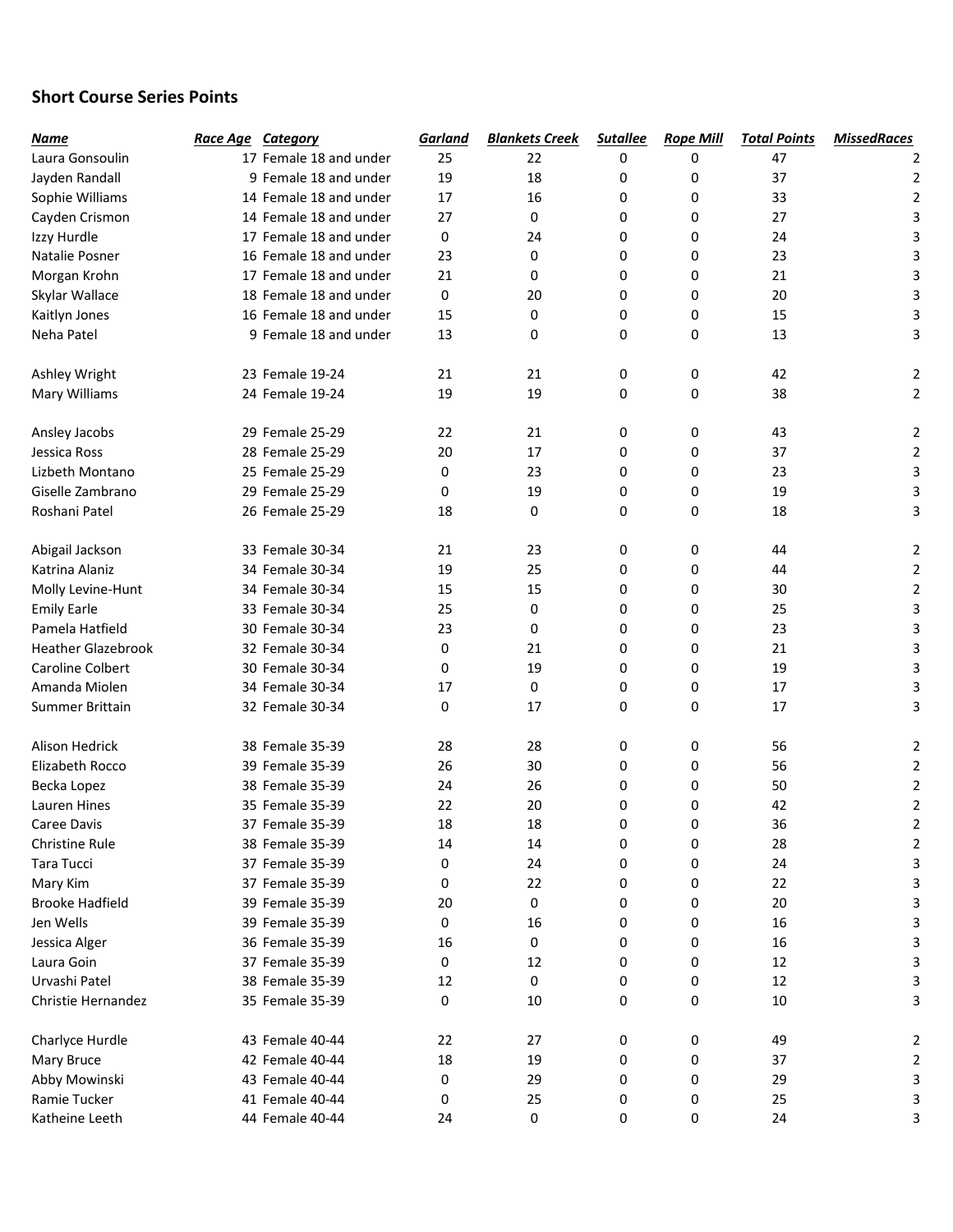| Name                | Race Age Category |                      | Garland | <b>Blankets Creek</b> | <b>Sutallee</b> | <b>Rope Mill</b> | <b>Total Points</b> | <b>MissedRaces</b> |
|---------------------|-------------------|----------------------|---------|-----------------------|-----------------|------------------|---------------------|--------------------|
| Zsuzsanna Zilahi    |                   | 41 Female 40-44      | 0       | 23                    | 0               | 0                | 23                  |                    |
| Rebecca Coleman     |                   | 43 Female 40-44      | 0       | 21                    | 0               | 0                | 21                  | 3                  |
| Mindi Parker        |                   | 41 Female 40-44      | 20      | 0                     | 0               | 0                | 20                  | 3                  |
| Susan Wentker       |                   | 43 Female 40-44      | 0       | 17                    | 0               | 0                | 17                  | 3                  |
| Alexis Bender       |                   | 43 Female 40-44      | 16      | 0                     | 0               | 0                | 16                  | 3                  |
| Cheyenne Wiechmann  |                   | 42 Female 40-44      | 0       | 15                    | 0               | 0                | 15                  | 3                  |
| <b>Holly Varner</b> |                   | 40 Female 40-44      | 0       | 13                    | 0               | 0                | 13                  | 3                  |
| Kristie Cintron     |                   | 40 Female 40-44      | 0       | 11                    | 0               | 0                | 11                  | 3                  |
| Angie Gatica        |                   | 46 Female 45-49      | 26      | 24                    | 0               | 0                | 50                  | $\overline{2}$     |
| Vikki Frost         |                   | 45 Female 45-49      | 20      | 22                    | 0               | 0                | 42                  | 2                  |
| Kim Conrey          |                   | 46 Female 45-49      | 18      | 20                    | 0               | 0                | 38                  | 2                  |
| Stephanie Williams  |                   | 47 Female 45-49      | 16      | 18                    | 0               | 0                | 34                  | $\mathbf 2$        |
| Deanna Crismon      |                   | 45 Female 45-49      | 28      | 0                     | 0               | 0                | 28                  | 3                  |
| Kristy Hatch        |                   | 47 Female 45-49      | 0       | 28                    | 0               | 0                | 28                  | 3                  |
| Edie Koller         |                   | 47 Female 45-49      | 0       | 26                    | 0               | 0                | 26                  | 3                  |
| Deloni Tichenor     |                   | 48 Female 45-49      | 24      | 0                     | 0               | 0                | 24                  | 3                  |
| Valerie Lee         |                   | 46 Female 45-49      | 12      | 12                    | 0               | 0                | 24                  | $\overline{2}$     |
| Laura Fletcher      |                   | 46 Female 45-49      | 22      | 0                     | 0               | 0                | 22                  | 3                  |
| Renee Belcher       |                   | 47 Female 45-49      | 0       | 16                    | 0               | 0                | 16                  | 3                  |
| Jenny Jackson       |                   | 46 Female 45-49      | 14      | 0                     | 0               | 0                | 14                  | 3                  |
| Shannon Tucker      |                   | 48 Female 45-49      | 0       | 14                    | 0               | 0                | 14                  | 3                  |
| Deborah Zigler      |                   | 52 Female 50-54      | 21      | 23                    | 0               | 0                | 44                  | $\overline{2}$     |
| Rebecca Trepper     |                   | 50 Female 50-54      | 17      | 17                    | 0               | 0                | 34                  | $\overline{2}$     |
| Donna Garcia        |                   | 50 Female 50-54      | 23      | 0                     | 0               | 0                | 23                  | 3                  |
| Linda Cole          |                   | 51 Female 50-54      | 0       | 21                    | 0               | 0                | 21                  | 3                  |
| Cindi Rutledge      |                   | 51 Female 50-54      | 0       | 19                    | 0               | 0                | 19                  | 3                  |
| Juli Beatty         |                   | 54 Female 50-54      | 19      | 0                     | 0               | 0                | 19                  | 3                  |
| Alicia V. King      |                   | 58 Female 55-59      | 25      | 28                    | 0               | 0                | 53                  | 2                  |
| Julie Jackson       |                   | 59 Female 55-59      | 21      | 26                    | 0               | 0                | 47                  | $\overline{2}$     |
| Leslie Champion     |                   | 58 Female 55-59      | 23      | 24                    | 0               | 0                | 47                  | $\overline{2}$     |
| Renee Speenburgh    |                   | 59 Female 55-59      | 17      | 18                    | 0               | 0                | 35                  | $\overline{2}$     |
| Cindy Byrer         |                   | 58 Female 55-59      | 15      | 14                    | 0               | 0                | 29                  | 2                  |
| Carla Moore         |                   | 57 Female 55-59      | 27      | 0                     | 0               | 0                | 27                  | 3                  |
| Vicki Bertram       |                   | 59 Female 55-59      | 13      | 12                    | 0               | 0                | 25                  | 2                  |
| Patricia Hein       |                   | 57 Female 55-59      | 0       | 22                    | 0               | 0                | 22                  | 3                  |
| Mary Lubbers        |                   | 56 Female 55-59      | 0       | 20                    | 0               | 0                | 20                  | 3                  |
| Judy King           |                   | 56 Female 55-59      | 19      | 0                     | 0               | 0                | 19                  | 3                  |
| Pamela Wood         |                   | 56 Female 55-59      | 0       | 16                    | 0               | 0                | 16                  | 3                  |
| Lynn Pinyerd        |                   | 60 Female 60-64      | 21      | 0                     | 0               | 0                | 21                  | 3                  |
| Susan Yow           |                   | 61 Female 60-64      | 0       | 20                    | 0               | 0                | 20                  | 3                  |
| Carol Gray          |                   | 60 Female 60-64      | 19      | 0                     | 0               | 0                | 19                  | 3                  |
| Barbara Myrick      |                   | 67 Female 65-69      | 20      | 21                    | 0               | 0                | 41                  | 2                  |
| Susan Burkett       |                   | 69 Female 65-69      | 0       | 19                    | 0               | 0                | 19                  | 3                  |
| Mason Koller        |                   | 14 Male 18 and under | 19      | 19                    | 0               | 0                | 38                  | 2                  |
| Jaden Rapp          |                   | 13 Male 18 and under | 23      | 0                     | 0               | 0                | 23                  | 3                  |
| Alex Kendall        |                   | 16 Male 18 and under | 0       | 21                    | 0               | 0                | 21                  | 3                  |
| Dalton Steele       |                   | 15 Male 18 and under | 21      | 0                     | 0               | 0                | 21                  | 3                  |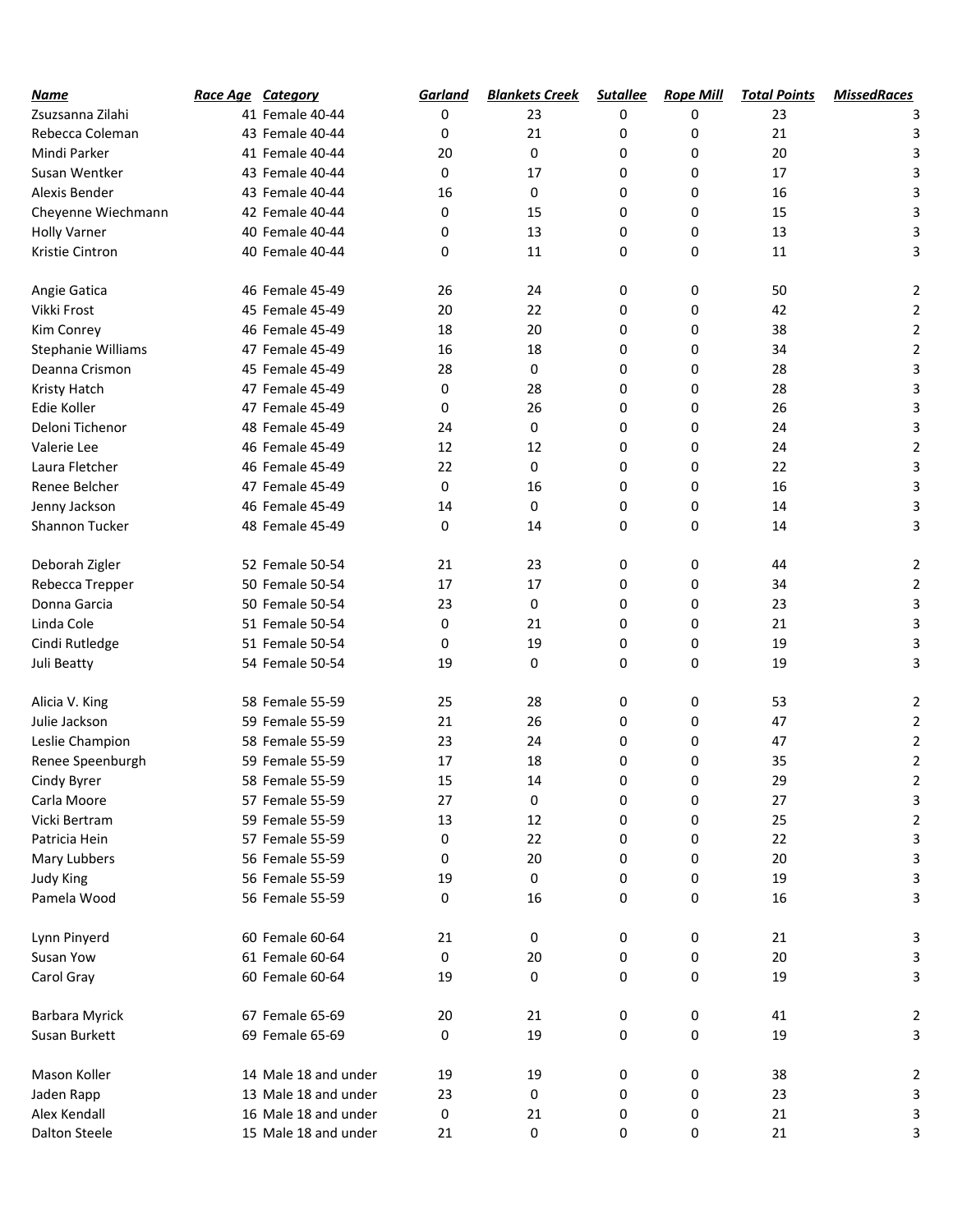| <b>Name</b>             | Race Age Category |                      | Garland | <b>Blankets Creek</b> | <b>Sutallee</b> | <b>Rope Mill</b> | <b>Total Points</b> | <b>MissedRaces</b> |
|-------------------------|-------------------|----------------------|---------|-----------------------|-----------------|------------------|---------------------|--------------------|
| <b>Grant Dahlhauser</b> |                   | 11 Male 18 and under | 17      | 0                     | 0               | 0                | 17                  | 3                  |
|                         |                   |                      |         |                       |                 |                  |                     |                    |
| Jebb Ricketts           |                   | 23 Male 19-24        | 21      | 0                     | 0               | 0                | 21                  | 3                  |
| Kush Patel              |                   | 21 Male 19-24        | 19      | 0                     | 0               | 0                | 19                  | 3                  |
| <b>Christian Abrams</b> |                   | 29 Male 25-29        | 20      | 20                    | 0               | 0                | 40                  | $\overline{2}$     |
| <b>Emerson Plantico</b> |                   | 28 Male 25-29        | 0       | 22                    | 0               | 0                | 22                  | 3                  |
| James Excell            |                   | 29 Male 25-29        | 0       | 18                    | 0               | 0                | 18                  | 3                  |
| Ryan Entzminger         |                   | 33 Male 30-34        | 22      | 21                    | 0               | 0                | 43                  | 2                  |
| <b>Anthony Myrick</b>   |                   | 31 Male 30-34        | 20      | 19                    | 0               | 0                | 39                  | $\overline{2}$     |
| <b>Ritesh Patel</b>     |                   | 31 Male 30-34        | 18      | 0                     | 0               | 0                | 18                  | 3                  |
| Andy Hedrick            |                   | 38 Male 35-39        | 22      | 24                    | 0               | 0                | 46                  | $\overline{2}$     |
| JD Huff                 |                   | 36 Male 35-39        | 24      | 22                    | 0               | 0                | 46                  | $\mathbf 2$        |
| Jared Huller            |                   | 38 Male 35-39        | 20      | 18                    | 0               | 0                | 38                  | $\mathbf 2$        |
| <b>Brent Jackson</b>    |                   | 36 Male 35-39        | 16      | 16                    | 0               | 0                | 32                  | $\mathbf 2$        |
| Jay Kolodzinski         |                   | 39 Male 35-39        | 0       | 26                    | 0               | 0                | 26                  | 3                  |
| Ryan Knight             |                   | 39 Male 35-39        | 0       | 20                    | 0               | 0                | 20                  | 3                  |
| <b>Holland King</b>     |                   | 37 Male 35-39        |         | 0                     | 0               | 0                | 18                  |                    |
|                         |                   | 39 Male 35-39        | 18<br>0 | 14                    | 0               | 0                | 14                  | 3<br>3             |
| Clayton Denton          |                   |                      |         |                       |                 |                  |                     |                    |
| Chris Keith             |                   | 40 Male 40-44        | 20      | 24                    | 0               | 0                | 44                  | $\overline{2}$     |
| <b>Matthew Davis</b>    |                   | 43 Male 40-44        | 18      | 20                    | 0               | 0                | 38                  | 2                  |
| Steven Alaniz           |                   | 41 Male 40-44        | 16      | 16                    | 0               | 0                | 32                  | $\mathbf 2$        |
| Michael Dahlhauser      |                   | 43 Male 40-44        | 24      | 0                     | 0               | 0                | 24                  | 3                  |
| <b>Scott Beardsley</b>  |                   | 40 Male 40-44        | 22      | 0                     | 0               | 0                | 22                  | 3                  |
| Stephen Hynes           |                   | 42 Male 40-44        | 0       | 22                    | 0               | 0                | 22                  | 3                  |
| Joseph Salter           |                   | 42 Male 40-44        | 0       | 18                    | 0               | 0                | 18                  | 3                  |
| <b>Brian Simmons</b>    |                   | 46 Male 45-49        | 33      | 30                    | 0               | 0                | 63                  | $\overline{2}$     |
| Charles Pippin          |                   | 45 Male 45-49        | 21      | 24                    | 0               | 0                | 45                  | $\mathbf 2$        |
| Jerimy Bruce            |                   | 46 Male 45-49        | 17      | 18                    | 0               | 0                | 35                  | $\overline{2}$     |
| Rob Rau                 |                   | 47 Male 45-49        | 31      | 0                     | 0               | 0                | 31                  | 3                  |
| <b>Brent Collins</b>    |                   | 46 Male 45-49        | 29      | 0                     | 0               | 0                | 29                  | J.                 |
| Shane Schreihart        |                   | 49 Male 45-49        | 0       | 28                    | 0               | 0                | 28                  | 3                  |
| Matthew Bingham         |                   | 47 Male 45-49        | 15      | 12                    | 0               | 0                | 27                  | 2                  |
| Vincent Tillirson       |                   | 49 Male 45-49        | 27      | 0                     | 0               | 0                | 27                  | 3                  |
| Jeremy Comstock         |                   | 45 Male 45-49        | 0       | 26                    | 0               | 0                | 26                  | 3                  |
| Sebastian Viveros       |                   | 49 Male 45-49        | 25      | 0                     | 0               | 0                | 25                  | 3                  |
| Jon Mims                |                   | 47 Male 45-49        | 9       | 14                    | 0               | 0                | 23                  | 2                  |
| <b>Thomas Kish</b>      |                   | 47 Male 45-49        | 23      | 0                     | 0               | 0                | 23                  | 3                  |
| Jack Lowrey             |                   | 47 Male 45-49        | 0       | 22                    | 0               | 0                | 22                  | 3                  |
| Scott Moody             |                   | 47 Male 45-49        | 0       | 20                    | 0               | 0                | 20                  | 3                  |
| Mike Helenbrook         |                   | 49 Male 45-49        | 19      | 0                     | 0               | 0                | 19                  |                    |
| Dale Smith              |                   | 48 Male 45-49        | 0       | 16                    | 0               | 0                | 16                  | 3                  |
| Lee Hands               |                   | 45 Male 45-49        | 13      | 0                     | 0               | 0                | 13                  | 3                  |
| Scott Davis             |                   | 48 Male 45-49        | 11      | 0                     | 0               | 0                | 11                  | 3                  |
| <b>Troy Pensa</b>       |                   | 46 Male 45-49        | 0       | 10                    | 0               | 0                | 10                  |                    |
|                         |                   |                      | 7       |                       | 0               | 0                | 7                   |                    |
| Karl Koller             |                   | 48 Male 45-49        |         | 0                     |                 |                  |                     | 3                  |
| Matthew Watson          |                   | 50 Male 50-54        | 28      | 26                    | 0               | 0                | 54                  | 2                  |
| <b>Tim Scott</b>        |                   | 54 Male 50-54        | 26      | 24                    | 0               | 0                | 50                  | 2                  |